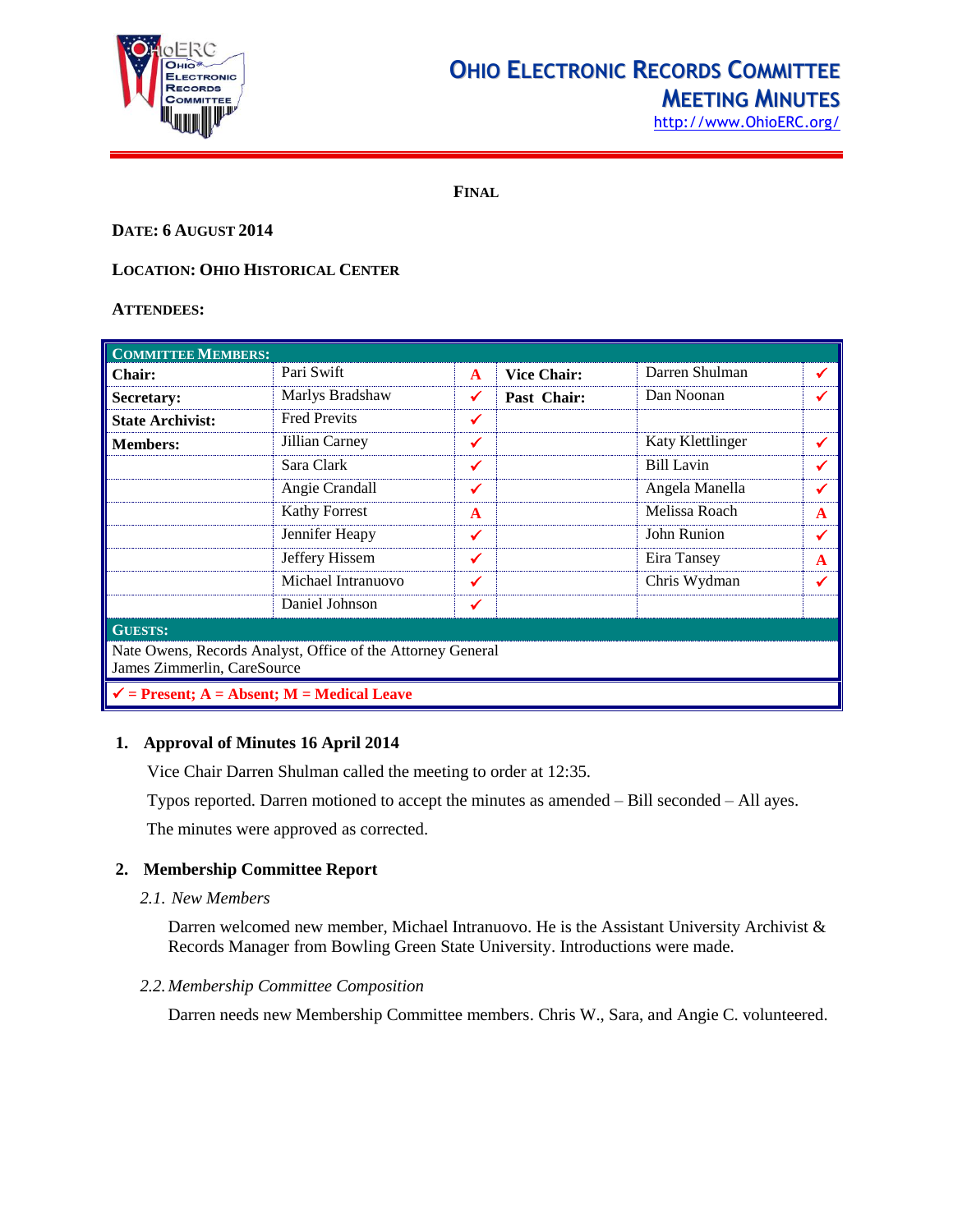

#### **3. Proposed Membership Procedures Changes**

#### *3.1. Strike denying membership due to entity already having representation*

Found that no rules preclude having more than one member from an entity. No one had any objections to having more than one member from an entity.

#### **4. State Archives Update**

- CoSA and SERI hosted a webinar on PERTTS (Program for Electronic Records Training, Tools, and Standards) on July 22, 2014. .
- CoSA has a Resource Center webpage at<http://rc.statearchivists.org/>.
- The SAA-NAGARA conference,<http://www2.archivists.org/conference>, is August 10-16, 2014.
- The next CoSA/SERI webinar is September 9, 2014.

#### **5. Subcommittee Reports and Action Items**

*5.1.Email User Tip Sheet*

More suggestions were made. Sara and John will send out final revision to list. Members will then review, comment, and vote.

*5.2.RFP Tip Sheet and Tool*

Eira put tip sheet together and Dan N. shared matrix of system requirements and checklist.

Angela M. commented about identifying policies and procedures at your institution for RFP process and having a sign off list. Darren mentioned having a procurement expert and subject matter expert. Bill said there needs to be a pre-bid meeting. RFQ was discussed as being request for qualifications or request for quote.

There should also be a section on evaluating proposals and mandatory vs. preferred. Nate suggested doing it as a timeline. Angie C. suggested that Procurement Tip Sheet may be a better name. A new draft will be ready by the next meeting.

It was decided that we need an RIM 101 tip sheet to go with our ERM Introduction

*5.3.Information Technology Services Checklists*

Dan N. and Daniel J. decided that combining checklists wasn't really feasible. They will re-brand each checklist (Daniel J. with the help of James) for OhioERC use.

It was decided that we need a Checklist Tip Sheet with these documents on the side. There also needs to be a checklist to go with the RFP Tip Sheet.

*5.4.Tour of Case Law Portion of Website*

Chris W., Darren, Sara, and Nate wrote summaries for E-Discovery, Open Meetings Act, Social Media, and Value of RIM. Chris W. added to website. Angela M. suggested links to jump to each section and Dan N. made the corrections.

Chris W. will seek better sources for RIM Case Law and switch back to checking the webliography. He says to send him any new case law we find. Darren says he will summarize as needed. Nate will look for public (electronic) records laws and send to Chris W.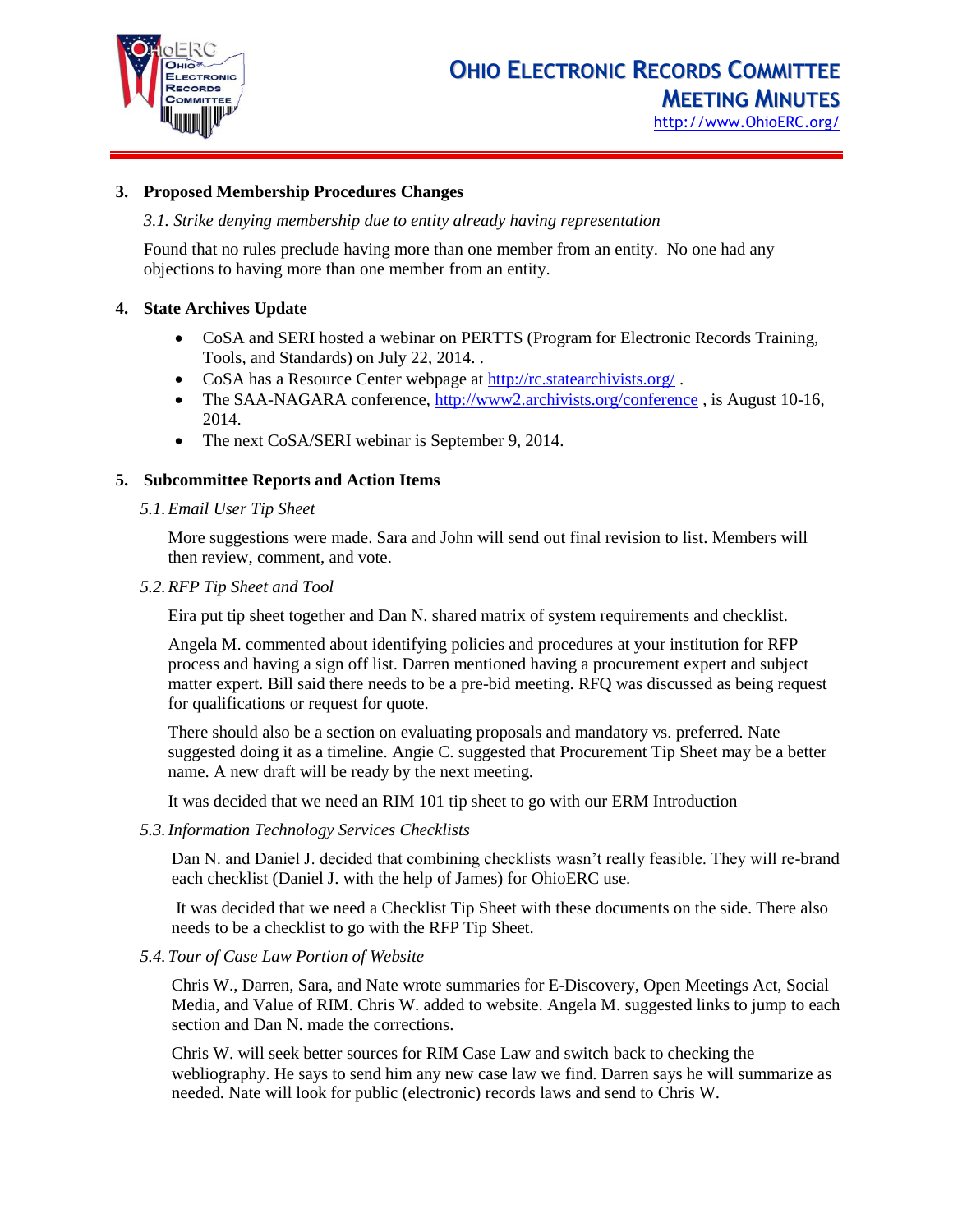

*5.5.Review of IT Project Checklists*

See 5.3.

*5.6.Google Analytics*

There were 304 sessions 251, users, and 851 page views in the past month. Eira will update her spreadsheet for the next meeting.

*5.7.Total Cost of Ownership*

Still brainstorming. Nate wants to make this a decision tree. To do this he proposes monthly phone conferences and Google Drive.

- *5.8.Electronic Records Management*
	- 5.8.1. Workplace tour/tutorial and assignment of responsibilities

Not ready.

5.8.2. Introduction

Not ready.

5.8.3. Preservation

Not ready.

5.8.4. Record Keeping Systems

Draft sent out. Michael, Jeffery, & Nate will review. Everyone should read and comment.

5.8.3. Report on review of Webliography documents

See 5.4.

#### **6. Other New Business from the Floor**

Darren told us that terms end at the end of the year and that there will be elections of Vice Chair and Secretary in October.

Darren motioned to adjourn to workgroups, Marlys seconded. All ayes. The meeting was adjourned at 2:35 p.m.

#### **7. ERM Workgroup Time**

Workgroups met at 2:35pm.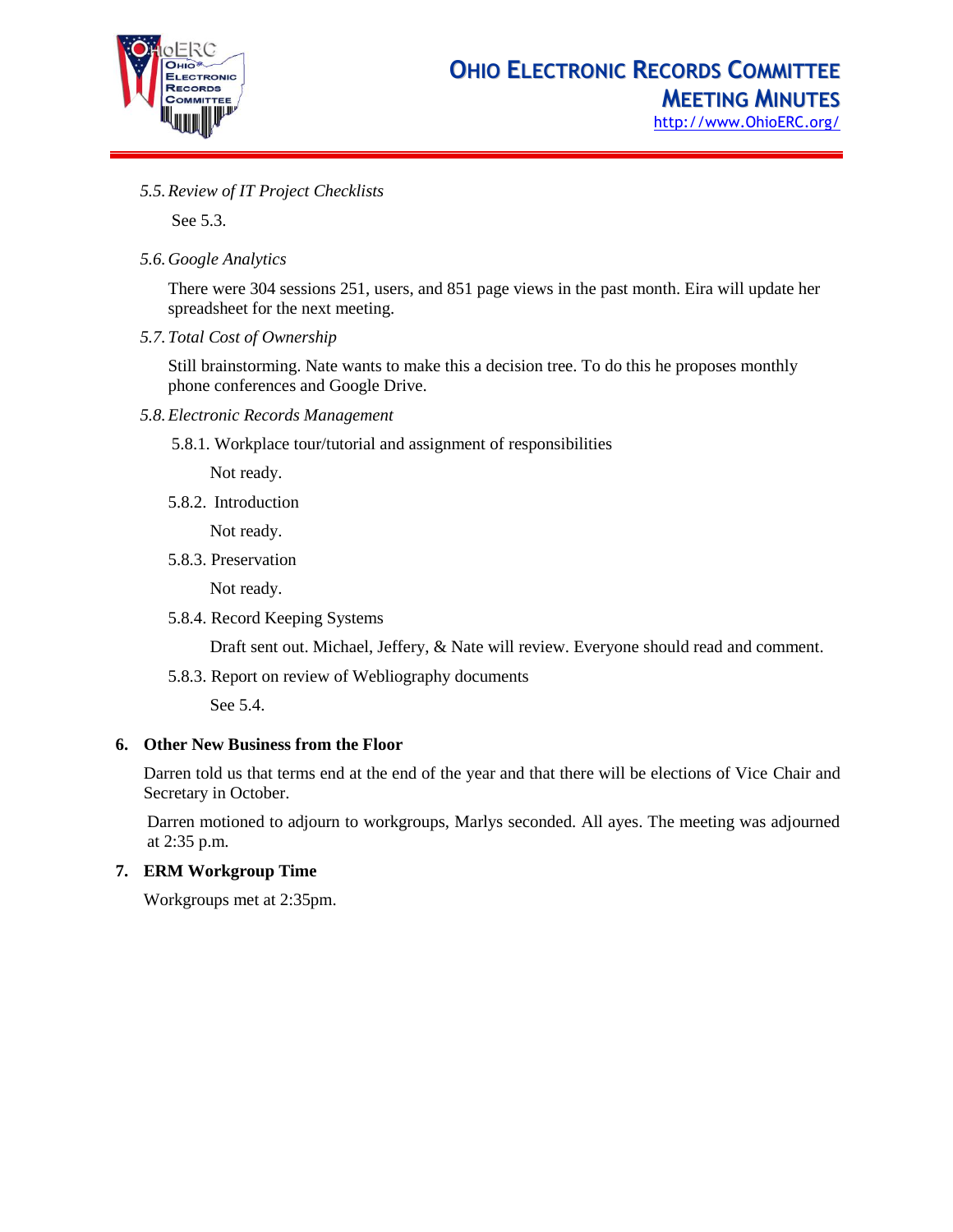

### **OHIO ELECTRONIC RECORDS COMMITTEE MEETING MINUTES**

[http://www.OhioERC.org/](http://www.ohioerc.org/)

| <b>ACTION ITEMS</b>                                                                                                                               |                                                                                                 |  |  |  |  |
|---------------------------------------------------------------------------------------------------------------------------------------------------|-------------------------------------------------------------------------------------------------|--|--|--|--|
| <b>TASK</b>                                                                                                                                       | <b>MEMBER(S)</b>                                                                                |  |  |  |  |
| ERM – Intro – send to Angela M. for renumbering and<br>$\bullet$<br>breaking up in workspace                                                      | Darren                                                                                          |  |  |  |  |
| <b>ERM</b> - Preservation                                                                                                                         | Janice                                                                                          |  |  |  |  |
| ERM – Preservation – see how new sections tie into<br>$\bullet$<br>matrix                                                                         | Angela M., Darren                                                                               |  |  |  |  |
| ERM - Recordkeeping Systems - read and comment<br>$\bullet$<br>on draft                                                                           | Michael, Jeffery, Nate, everyone                                                                |  |  |  |  |
| <b>ERM</b> – Resources                                                                                                                            | Chris W. will start checking<br>webliography, Darren will write case law<br>summaries as needed |  |  |  |  |
| Read through and provide comments to the existing Web<br>$\bullet$<br>Content guideline and provide general feedback on a<br>direction. (on hold) | Darren, Daniel J., Angela M., James, Marlys                                                     |  |  |  |  |
| Look at E-mail Management Guidelines (on hold)<br>٠                                                                                               | Dan N., Angie C.                                                                                |  |  |  |  |
| Google Analytics update and spreadsheet/trend chart<br>٠                                                                                          | Jillian, Eira                                                                                   |  |  |  |  |
| Cloud Computing Guideline draft (on hold)                                                                                                         | Angie C., Dan N.                                                                                |  |  |  |  |
| Keep tabs on DataOhio H.B. 321-324 and H.B. 59                                                                                                    | Pari, Sara                                                                                      |  |  |  |  |
| Metadata Tip Sheet                                                                                                                                | Pari, Angela M., Angie C.                                                                       |  |  |  |  |
| <b>Total Cost of Ownership</b>                                                                                                                    | Darren, Nate, Katy, Angela M., Daniel<br>J., Jeffery                                            |  |  |  |  |
| Records Custodian - Archives<br>$\bullet$                                                                                                         | Send copies of documents to Fred                                                                |  |  |  |  |
| Send Gmail addresses to Angela M. if we haven't already<br>٠                                                                                      | All members                                                                                     |  |  |  |  |
| Send OhioERC documents to Angela M. for current<br>working area.                                                                                  | Dan N.                                                                                          |  |  |  |  |
| Checklist tip sheet                                                                                                                               | ???                                                                                             |  |  |  |  |
| Rebrand OSU and Miami checklists                                                                                                                  | Dan N., Daniel J., James                                                                        |  |  |  |  |
| Look through old Minutes for retired members that<br>might like to do subcommittee work.                                                          | Pari, John                                                                                      |  |  |  |  |
| RFP tip sheet $-$ revise for Oct. meeting                                                                                                         | Eira, reviewers = Dan N., Angela M.                                                             |  |  |  |  |
| Checklist to go with RFP tip sheet                                                                                                                | 222                                                                                             |  |  |  |  |